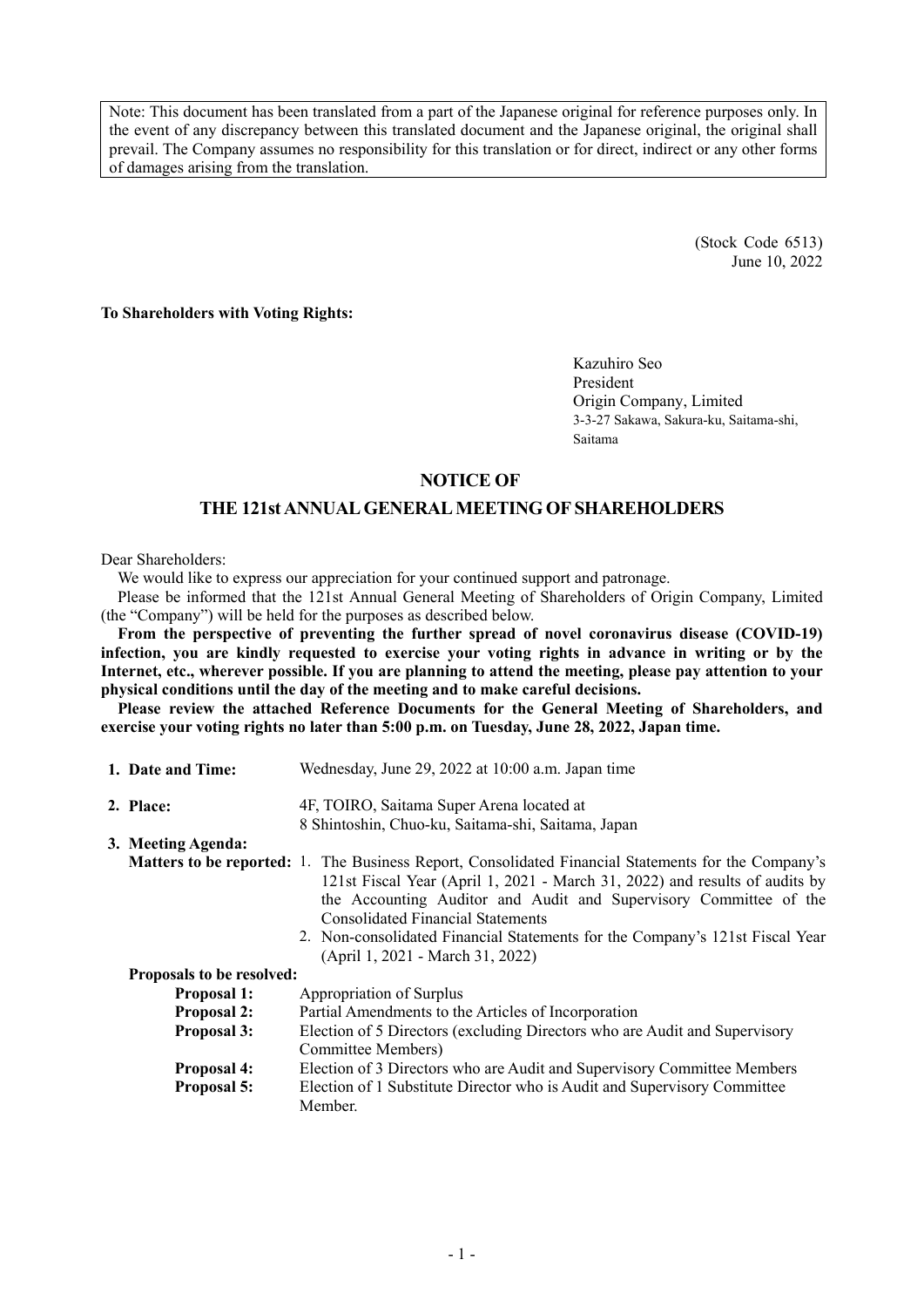- When attending the meeting, please submit the enclosed Voting Rights Exercise Form at the reception desk.
- Among the documents that should be provided with this Notice, the Notes to Consolidated Financial Statements and Notes to Non-consolidated Financial Statements are posted on the Company's website (https://www.origin.co.jp/) in accordance with provisions of laws and regulations as well as Article 16 of the Company's Articles of Incorporation and therefore are not attached to this Notice.
- Should the Reference Documents for the General Meeting of Shareholders, Business Report, Non-consolidated Financial Statements and Consolidated Financial Statements require revisions, the revised versions will be posted on the Company's website (https://www.origin.co.jp/).

<Requests to shareholders>

- Our response mentioned above is subject to change depending on the status of the infection spread until the day of the meeting, government announcements, etc. Please confirm the latest information posted on the Company's website (https://www.origin.co.jp/).
- Exercising your voting rights by Voting Rights Exercise Form is subject to the risk of infection during the process of returning and counting. Therefore, if you exercise your voting rights in advance, it is recommended that you exercise via the Internet, etc. wherever possible.
- Alcohol sanitizers will be available for shareholders near the reception desk at the venue. (Shareholders coming to the venue are kindly requested to bring face masks to wear.)
- We will measure your body temperature near the reception desk of the venue. Those who have a fever or are considered unwell may not be granted entry to the venue and may be requested to leave the site.
- The meeting staff will attend to their duties wearing face masks after going through a health check, including temperature measurement.
- At the general meeting, detailed explanation of the matters to be reported (including audit reports) and the agenda items will be omitted from the perspective of shortening the meeting time to prevent the spread of COVID-19 infection. Shareholders are requested to read through this convocation notice in advance.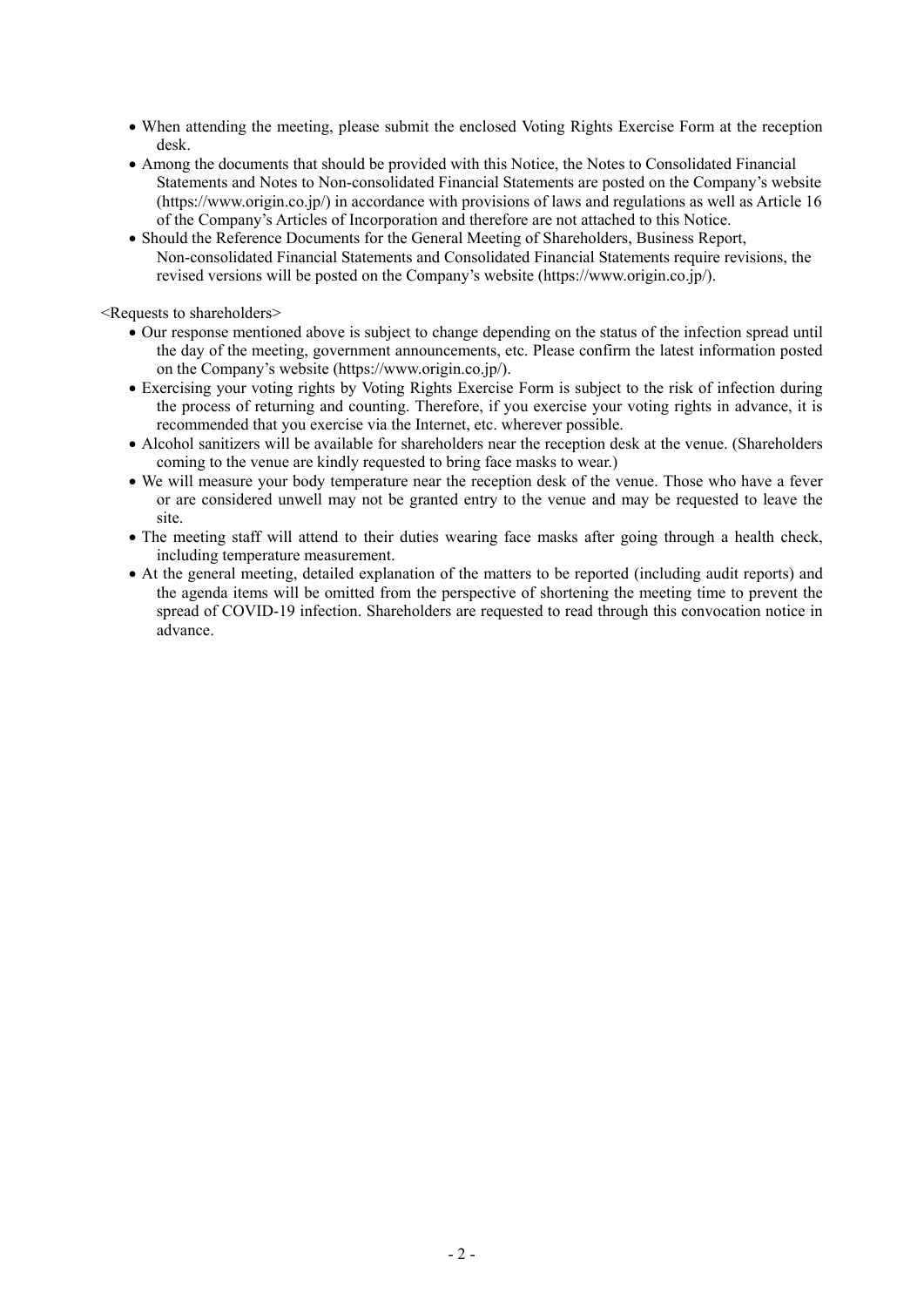# **Reference Documents for the General Meeting of Shareholders**

#### **Proposals and References**

#### **Proposal 1:** Appropriation of Surplus

The Company views returns to shareholders as an important managerial issue, with its basic policy of paying stable and continuous dividends in accordance with performance, while striving for the stable growth of internal reserves and funds for the allocation of profit per share.

Comprehensively considering the above basic policy as well as returns according to the steady business results in the fiscal year ended March 31, 2022, the Company will increase the dividend. Accordingly, an ordinary dividend of 45 yen per share is proposed for the year-end dividend.

- 1. Type of dividend property Cash
- 2. Matters regarding allotment of dividend property to shareholders and total amount thereof Amount per common share of the Company: 45 yen Total amount: 281,702,160 yen
- 3. Effective date of dividends of surplus June 30, 2022

#### **Proposal 2:** Partial Amendments to the Articles of Incorporation

(1) Reasons for amendments

The amended provisions stipulated in the proviso of Article 1 of the supplementary provisions of the "Act Partially Amending the Companies Act" (Act No. 70 of 2019) will be enforced on September 1, 2022. Accordingly, in order to prepare for the introduction of the system for electronic provision of materials for general meetings of shareholders, the Articles of Incorporation of the Company shall be amended as follows.

- (1) The proposed Article 16, Paragraph 1 provides that information contained in the reference documents for the general meeting of shareholders, etc. shall be provided electronically.
- (2) The purpose of the proposed Article 16, Paragraph 2 is to establish a provision to limit the scope of matters to be included in the paper copy to be sent to shareholders who have requested it.
- (3) The provisions related to the internet disclosure and deemed provision of the reference documents for the general meeting of shareholders, etc. (Article 16 of the current Articles of Incorporation) will become unnecessary and will therefore be deleted.
- (4) In line with the above establishment and deletion of the provisions, supplementary provisions related to the effective date, etc. shall be established.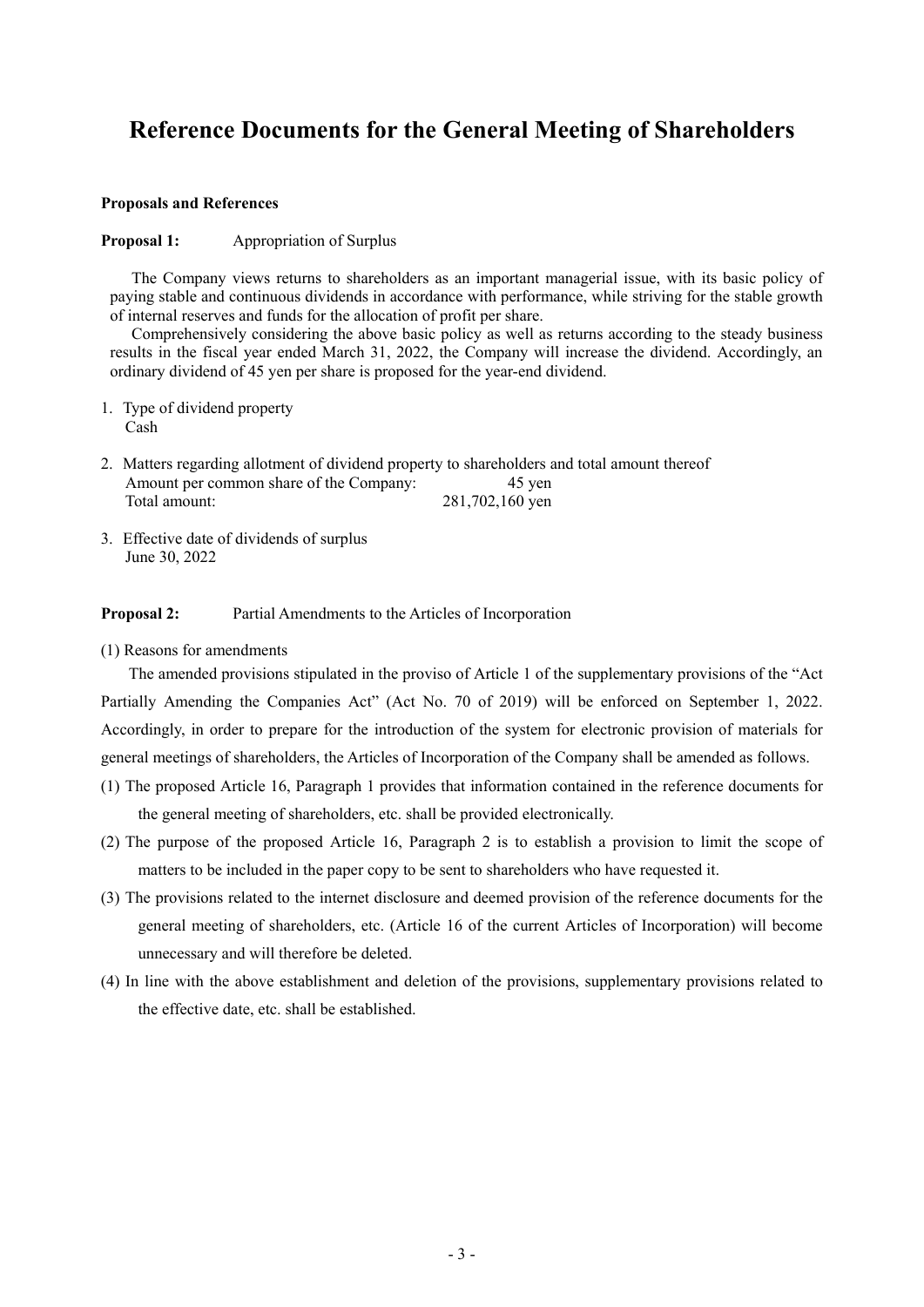# (2) Details of amendments

The details of the amendments are as follows.

(Amended parts are underlined.)

|                                              | (Amended parts are under                        |
|----------------------------------------------|-------------------------------------------------|
| <b>Current Articles of Incorporation</b>     | <b>Proposed Amendments</b>                      |
| Article 16 (Internet Disclosure and Deemed   | <deleted></deleted>                             |
| Provision of Reference Documents for the     |                                                 |
| General Meeting of Shareholders, Etc.)       |                                                 |
|                                              |                                                 |
| The Company may, when convening a general    |                                                 |
| meeting of shareholders, deem that it has    |                                                 |
| provided information to shareholders         |                                                 |
| pertaining to matters to be described or     |                                                 |
| indicated in the reference documents for the |                                                 |
| general meeting of shareholders, business    |                                                 |
| report, non-consolidated financial           |                                                 |
| statements, and consolidated financial       |                                                 |
| statements, by disclosing such information   |                                                 |
| through the internet in accordance with the  |                                                 |
| provisions provided in the Ordinance of the  |                                                 |
| Ministry of Justice.                         |                                                 |
|                                              |                                                 |
| <newly established=""></newly>               | Article 16 (Measures for Electronic             |
|                                              | Provision, Etc.)                                |
|                                              | The Company shall, when convening a general     |
|                                              | meeting of shareholders, provide                |
|                                              | information contained in the reference          |
|                                              | materials for the general meeting of            |
|                                              | shareholders, etc. electronically.              |
|                                              | 2. Among the matters to be provided             |
|                                              | electronically, the Company may choose          |
|                                              | not to include all or part of the matters       |
|                                              | stipulated in the Ordinance of the Ministry     |
|                                              | of Justice in the paper copy to be sent to      |
|                                              | shareholders who have requested it by the       |
|                                              | record date for voting rights.                  |
|                                              |                                                 |
| <newly established=""></newly>               | Supplementary provisions                        |
|                                              | Article 1                                       |
|                                              | The deletion of Article 16 (Internet Disclosure |
|                                              | and Deemed Provision of Reference               |
|                                              | Documents for the General Meeting of            |
|                                              | Shareholders, Etc.) of the current Articles of  |
|                                              | Incorporation and the proposed Article 16       |
|                                              | (Measures for Electronic Provision, Etc.)       |
|                                              | shall come into effect on the date of           |
|                                              | enforcement of the amended provisions           |
|                                              | stipulated in the proviso of Article 1 of the   |
|                                              | supplementary provisions of the Act             |
|                                              | Partially Amending the Companies Act (Act)      |
|                                              | No. 70 of 2019) (the "Effective Date").         |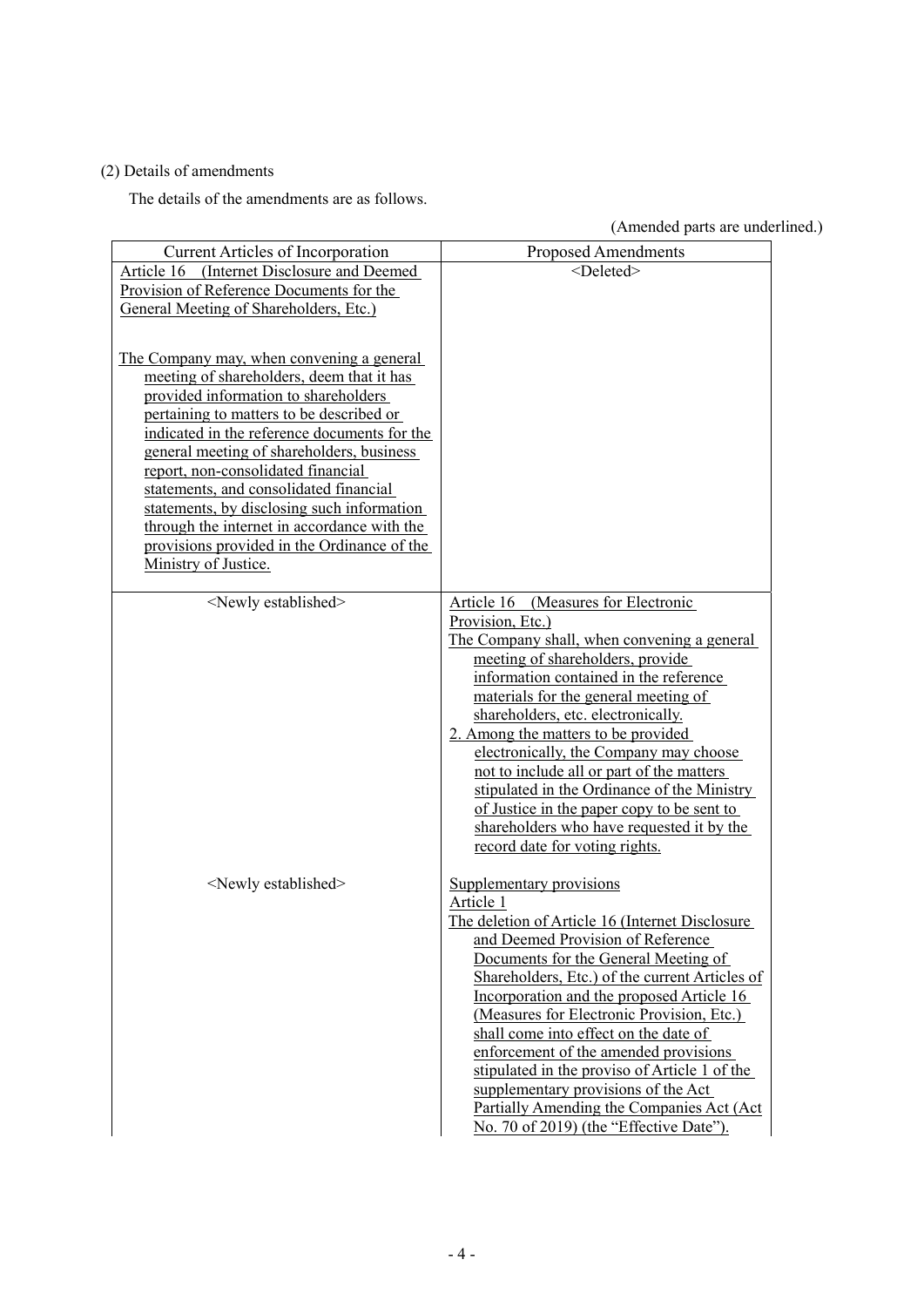| Article 2                                    |
|----------------------------------------------|
| Notwithstanding the provisions of the        |
|                                              |
| preceding article, Article 16 of the current |
| Articles of Incorporation shall remain in    |
| force with respect to a general meeting of   |
| shareholders to be held on a date within six |
| months from the Effective Date.              |
| Article 3                                    |
| These supplementary provisions shall be      |
| deleted after the lapse of six months from   |
| the Effective Date or the lapse of three     |
| months from the date of the general          |
| meeting of shareholders set forth in the     |
| preceding article, whichever is later.       |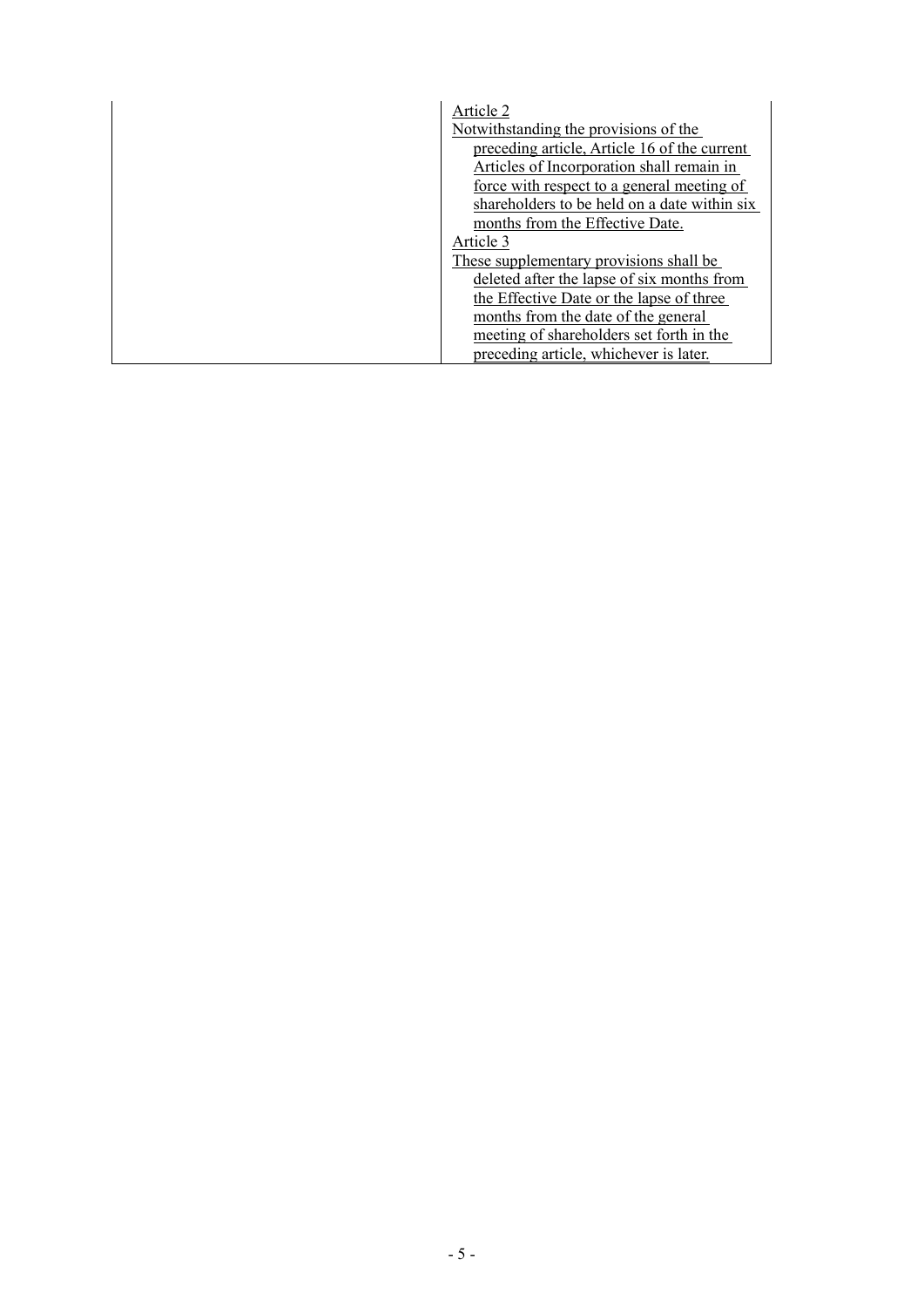### **Proposal 3:** Election of 5 Directors (excluding Directors who are Audit and Supervisory Committee Members)

The terms of office of all 5 Directors (excluding Directors who are Audit and Supervisory Committee Members; the same applies hereinafter in this proposal) will expire at the conclusion of this year's Annual General Meeting of Shareholders. Accordingly, the election of 5 Directors is proposed.

The candidates for Director have been determined at a meeting of the Board of Directors following a recommendation by the Nomination and Remuneration Committee. Based on the status of duty execution and performance of each candidate in the current fiscal year, the Audit and Supervisory Committee has expressed the opinion that all candidates are suitable for Directors of the Company.

The candidates are as follows:

| No.           | Name            |                                               | Current positions at the Company      |
|---------------|-----------------|-----------------------------------------------|---------------------------------------|
|               | Kazuhiro Seo    | [Reappointment]                               | President                             |
| $\mathcal{D}$ | Hideki Inaba    | [Reappointment]                               | Director and Senior Executive Officer |
| $\mathbf{c}$  | Yoshio Sato     | [Reappointment]                               | Director and Senior Executive Officer |
|               | Yoshihiko Naito | [New appointment]                             | Senior Executive Officer              |
|               | Tatsuko Koike   | [Reappointment]<br>[Outside]<br>[Independent] | Director (Outside)                    |
|               |                 |                                               |                                       |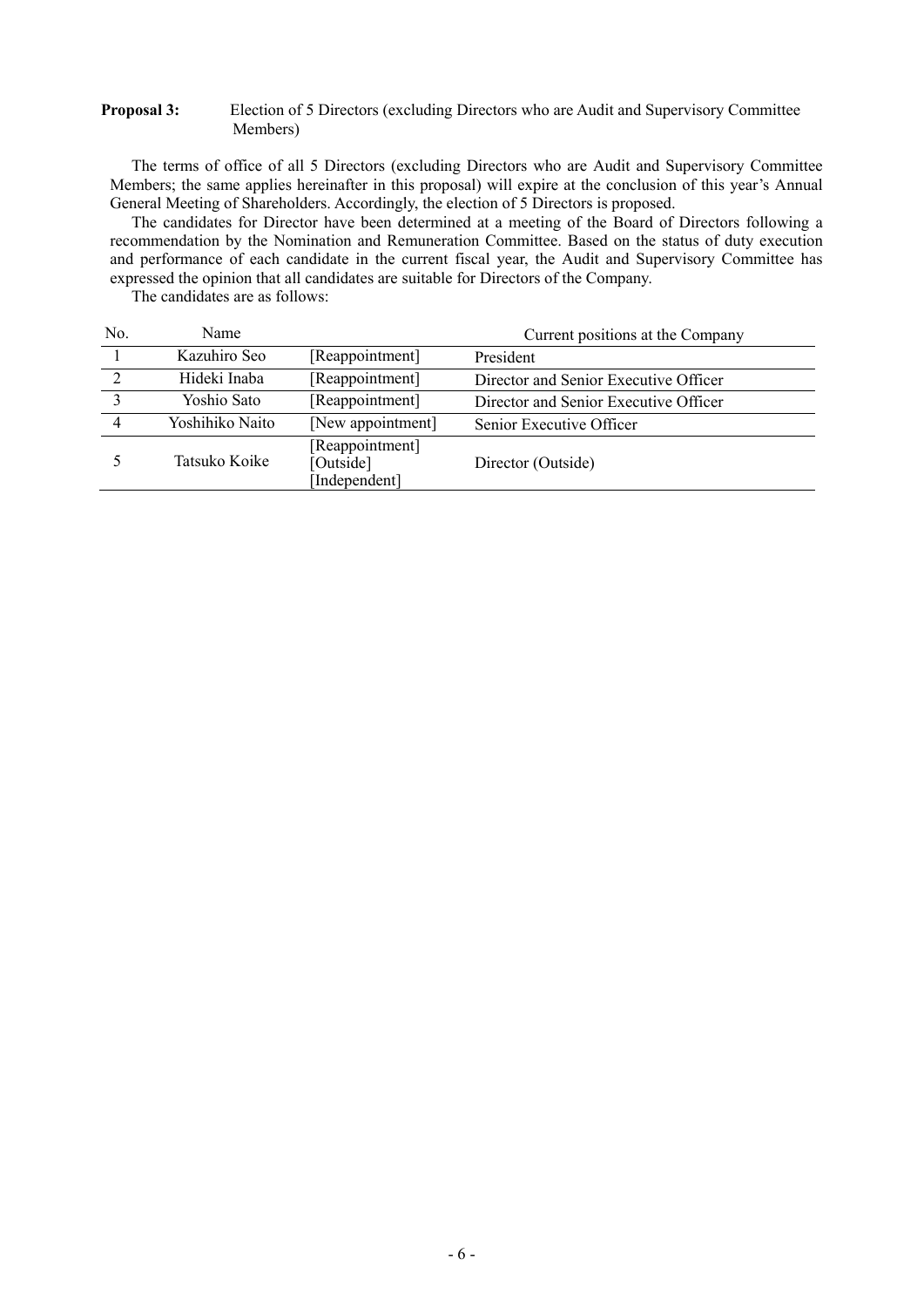| No.            | Name<br>(Date of birth)                                                                                                                                                               | Past experience, positions and responsibilities in the Company,                                                                                                                                                                                                                                                                                                                                                                                                                                                                       | Number of<br>shares of the                                                                                                                                                                                                                                                                                                                                                                                 |              |  |  |  |  |
|----------------|---------------------------------------------------------------------------------------------------------------------------------------------------------------------------------------|---------------------------------------------------------------------------------------------------------------------------------------------------------------------------------------------------------------------------------------------------------------------------------------------------------------------------------------------------------------------------------------------------------------------------------------------------------------------------------------------------------------------------------------|------------------------------------------------------------------------------------------------------------------------------------------------------------------------------------------------------------------------------------------------------------------------------------------------------------------------------------------------------------------------------------------------------------|--------------|--|--|--|--|
|                |                                                                                                                                                                                       |                                                                                                                                                                                                                                                                                                                                                                                                                                                                                                                                       | and significant concurrent positions                                                                                                                                                                                                                                                                                                                                                                       | Company held |  |  |  |  |
|                | April 1978<br>May 2002<br>June 2003<br>April 2006<br>Kazuhiro Seo<br><b>July 2007</b><br>March 28, 1955<br>June 2008<br>$(67$ years old)<br>April 2009<br>May 2010<br>[Reappointment] |                                                                                                                                                                                                                                                                                                                                                                                                                                                                                                                                       | Joined the Company<br>Head of Technology Department, Equipment Division<br>Supervisor, Electronics Division<br>Head of General Affairs Department, Administration Division<br>Deputy General Manager and Head of General Affairs<br>Department, Administration Division<br>Director<br>General Manager, Electronics Division<br>General Manager, Electronics Division; Head of Eco-Eco<br>Promotion Office | 23,800       |  |  |  |  |
| 1              |                                                                                                                                                                                       | June 2010<br>June 2012<br>[Significant concurrent positions]<br>None                                                                                                                                                                                                                                                                                                                                                                                                                                                                  | Executive Officer; General Manager, Electronics Division; Head<br>of Eco-Eco Promotion Office<br>President (to present)                                                                                                                                                                                                                                                                                    |              |  |  |  |  |
|                |                                                                                                                                                                                       |                                                                                                                                                                                                                                                                                                                                                                                                                                                                                                                                       | [Reason for nomination as a candidate for Director who is not an Audit and Supervisory Committee Member]                                                                                                                                                                                                                                                                                                   |              |  |  |  |  |
|                |                                                                                                                                                                                       | After engaging in operations of the technology development department for power equipment of the Company, Mr.<br>Kazuhiro Seo has served as President of Saitama Origin Co., Ltd. and Head of the General Affairs Department,<br>Administration Division of the Company. With extensive experience in a management position, he has been serving as<br>President of the Company since June 2012. As we deemed that he is qualified to be the leader of the Group's development,<br>we have nominated him as a candidate for Director. |                                                                                                                                                                                                                                                                                                                                                                                                            |              |  |  |  |  |
|                |                                                                                                                                                                                       | April 1987                                                                                                                                                                                                                                                                                                                                                                                                                                                                                                                            | Joined the Company                                                                                                                                                                                                                                                                                                                                                                                         |              |  |  |  |  |
|                |                                                                                                                                                                                       | June 2012                                                                                                                                                                                                                                                                                                                                                                                                                                                                                                                             | General Manager of Power Device Department, Electronics                                                                                                                                                                                                                                                                                                                                                    |              |  |  |  |  |
|                | Hideki Inaba                                                                                                                                                                          |                                                                                                                                                                                                                                                                                                                                                                                                                                                                                                                                       | Division                                                                                                                                                                                                                                                                                                                                                                                                   |              |  |  |  |  |
|                |                                                                                                                                                                                       | April 2016                                                                                                                                                                                                                                                                                                                                                                                                                                                                                                                            | General Manager of Control Department, Components Division                                                                                                                                                                                                                                                                                                                                                 | 1,100        |  |  |  |  |
|                | August 4, 1964                                                                                                                                                                        | April 2019                                                                                                                                                                                                                                                                                                                                                                                                                                                                                                                            | General Manager of Osaka Branch                                                                                                                                                                                                                                                                                                                                                                            |              |  |  |  |  |
|                | (57 years old)                                                                                                                                                                        | June 2019                                                                                                                                                                                                                                                                                                                                                                                                                                                                                                                             | Executive Officer; General Manager of Osaka Branch                                                                                                                                                                                                                                                                                                                                                         |              |  |  |  |  |
| $\overline{2}$ | [Reappointment]                                                                                                                                                                       | April 2021<br>June 2021                                                                                                                                                                                                                                                                                                                                                                                                                                                                                                               | Executive Officer; General Manager, Components Division<br>Director, Senior Executive Officer, General Manager,                                                                                                                                                                                                                                                                                            |              |  |  |  |  |
|                |                                                                                                                                                                                       |                                                                                                                                                                                                                                                                                                                                                                                                                                                                                                                                       | Components Division (to present)                                                                                                                                                                                                                                                                                                                                                                           |              |  |  |  |  |
|                |                                                                                                                                                                                       | [Significant concurrent positions]                                                                                                                                                                                                                                                                                                                                                                                                                                                                                                    |                                                                                                                                                                                                                                                                                                                                                                                                            |              |  |  |  |  |
|                |                                                                                                                                                                                       | None                                                                                                                                                                                                                                                                                                                                                                                                                                                                                                                                  |                                                                                                                                                                                                                                                                                                                                                                                                            |              |  |  |  |  |
|                |                                                                                                                                                                                       |                                                                                                                                                                                                                                                                                                                                                                                                                                                                                                                                       | [Reason for nomination as a candidate for Director who is not an Audit and Supervisory Committee Member]                                                                                                                                                                                                                                                                                                   |              |  |  |  |  |
|                |                                                                                                                                                                                       |                                                                                                                                                                                                                                                                                                                                                                                                                                                                                                                                       | Mr. Hideki Inaba has accumulated experience centered in the semiconductor department since he joined the Company, and                                                                                                                                                                                                                                                                                      |              |  |  |  |  |
|                |                                                                                                                                                                                       |                                                                                                                                                                                                                                                                                                                                                                                                                                                                                                                                       | has extensive experience and a track record in the business. As we deemed that he can continue contributing to the                                                                                                                                                                                                                                                                                         |              |  |  |  |  |
|                |                                                                                                                                                                                       |                                                                                                                                                                                                                                                                                                                                                                                                                                                                                                                                       | Company's sustainable growth and to enhancing corporate value, we have nominated him as a candidate for Director.                                                                                                                                                                                                                                                                                          |              |  |  |  |  |
|                |                                                                                                                                                                                       | April 1989                                                                                                                                                                                                                                                                                                                                                                                                                                                                                                                            | Joined the Fuji Bank, Limited                                                                                                                                                                                                                                                                                                                                                                              |              |  |  |  |  |
|                |                                                                                                                                                                                       | November 2013                                                                                                                                                                                                                                                                                                                                                                                                                                                                                                                         | General Manager, Ikebukuro-Nishiguchi Branch, Mizuho Bank,<br>Ltd.                                                                                                                                                                                                                                                                                                                                         |              |  |  |  |  |
|                | Yoshio Sato                                                                                                                                                                           | April 2017                                                                                                                                                                                                                                                                                                                                                                                                                                                                                                                            | General Manager, Osaka Branch                                                                                                                                                                                                                                                                                                                                                                              |              |  |  |  |  |
|                |                                                                                                                                                                                       | April 2020                                                                                                                                                                                                                                                                                                                                                                                                                                                                                                                            | General Manager for Global Talent Planning and Management                                                                                                                                                                                                                                                                                                                                                  |              |  |  |  |  |
|                | February 19, 1966                                                                                                                                                                     |                                                                                                                                                                                                                                                                                                                                                                                                                                                                                                                                       | Department                                                                                                                                                                                                                                                                                                                                                                                                 |              |  |  |  |  |
|                | (56 years old)                                                                                                                                                                        | June 2020                                                                                                                                                                                                                                                                                                                                                                                                                                                                                                                             | Joined the Company                                                                                                                                                                                                                                                                                                                                                                                         | 600          |  |  |  |  |
|                |                                                                                                                                                                                       | June 2020                                                                                                                                                                                                                                                                                                                                                                                                                                                                                                                             | Executive Officer; In charge of Accounting                                                                                                                                                                                                                                                                                                                                                                 |              |  |  |  |  |
| $\mathfrak{Z}$ | [Reappointment]                                                                                                                                                                       | April 2021                                                                                                                                                                                                                                                                                                                                                                                                                                                                                                                            | Executive Officer; Head of Corporate Planning Headquarters                                                                                                                                                                                                                                                                                                                                                 |              |  |  |  |  |
|                |                                                                                                                                                                                       | June 2021                                                                                                                                                                                                                                                                                                                                                                                                                                                                                                                             | Director, Senior Executive Officer, CSO, Head of Corporate                                                                                                                                                                                                                                                                                                                                                 |              |  |  |  |  |
|                |                                                                                                                                                                                       |                                                                                                                                                                                                                                                                                                                                                                                                                                                                                                                                       | Planning Headquarters (to present)                                                                                                                                                                                                                                                                                                                                                                         |              |  |  |  |  |
|                |                                                                                                                                                                                       | [Significant concurrent positions]                                                                                                                                                                                                                                                                                                                                                                                                                                                                                                    |                                                                                                                                                                                                                                                                                                                                                                                                            |              |  |  |  |  |
|                |                                                                                                                                                                                       | None                                                                                                                                                                                                                                                                                                                                                                                                                                                                                                                                  | [Reason for nomination as a candidate for Director who is not an Audit and Supervisory Committee Member]                                                                                                                                                                                                                                                                                                   |              |  |  |  |  |
|                |                                                                                                                                                                                       |                                                                                                                                                                                                                                                                                                                                                                                                                                                                                                                                       | Drawing on his extensive experience in the financial institution, Mr. Yoshio Sato has been in charge of Accounting                                                                                                                                                                                                                                                                                         |              |  |  |  |  |
|                |                                                                                                                                                                                       |                                                                                                                                                                                                                                                                                                                                                                                                                                                                                                                                       | Department since he joined the Company. He currently serves as General Manager of the Corporate Planning Division,                                                                                                                                                                                                                                                                                         |              |  |  |  |  |
|                |                                                                                                                                                                                       |                                                                                                                                                                                                                                                                                                                                                                                                                                                                                                                                       | formulating and promoting management strategies. As we deemed that he would continue to be the right person to enhance                                                                                                                                                                                                                                                                                     |              |  |  |  |  |
|                | the Company's corporate value, we have nominated him as a candidate for Director.                                                                                                     |                                                                                                                                                                                                                                                                                                                                                                                                                                                                                                                                       |                                                                                                                                                                                                                                                                                                                                                                                                            |              |  |  |  |  |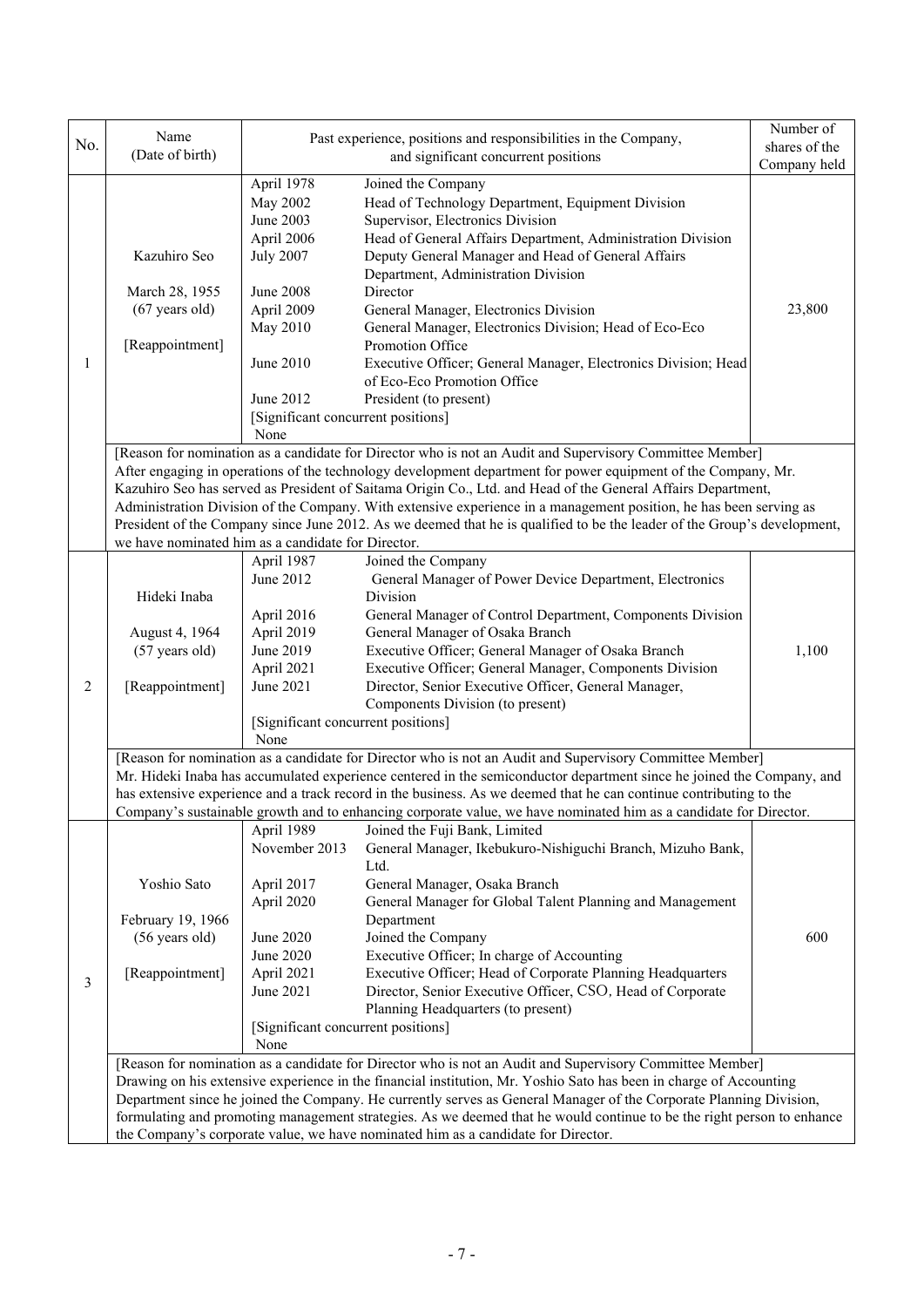| No. | Name<br>(Date of birth)                                                                                                                                                                                                                                                                                                                                                                                                                                                                                                                                                                                                                                                                                                                                                                                                                                                                                                                                                                                                                                                                                                                                                                                                                  |                                                                                                                                                                                          | Past experience, positions and responsibilities in the Company,<br>and significant concurrent positions                                                                                                                                                                                                                                                                                                                                                                                                                                                                                                                                       | Number of<br>shares of the<br>Company held |  |  |  |
|-----|------------------------------------------------------------------------------------------------------------------------------------------------------------------------------------------------------------------------------------------------------------------------------------------------------------------------------------------------------------------------------------------------------------------------------------------------------------------------------------------------------------------------------------------------------------------------------------------------------------------------------------------------------------------------------------------------------------------------------------------------------------------------------------------------------------------------------------------------------------------------------------------------------------------------------------------------------------------------------------------------------------------------------------------------------------------------------------------------------------------------------------------------------------------------------------------------------------------------------------------|------------------------------------------------------------------------------------------------------------------------------------------------------------------------------------------|-----------------------------------------------------------------------------------------------------------------------------------------------------------------------------------------------------------------------------------------------------------------------------------------------------------------------------------------------------------------------------------------------------------------------------------------------------------------------------------------------------------------------------------------------------------------------------------------------------------------------------------------------|--------------------------------------------|--|--|--|
| 4   | Yoshihiko Naito<br>August 31, 1964<br>(57 years old)<br>[New appointment]                                                                                                                                                                                                                                                                                                                                                                                                                                                                                                                                                                                                                                                                                                                                                                                                                                                                                                                                                                                                                                                                                                                                                                | April 1987<br>June 2012<br>August 2015<br>June 2018<br>June 2021<br>April 2022<br>[Significant concurrent positions]<br>None                                                             | Joined the Company<br>Head of System Sales Department, Mechatronics Division<br>Head of System Production Management Department,<br>Mechatronics Division<br>Executive Officer, General Manager, Mechatronics Division,<br>Head of Sales Department<br>Senior Executive Officer, General Manager, Mechatronics<br>Division, Quality Supervisor, Head of Management Department<br>Senior Executive Officer, General Manager, Mechatronics<br>Division, Quality Supervisor (to present)                                                                                                                                                         | 200                                        |  |  |  |
|     | [Reason for nomination as a candidate for Director who is not an Audit and Supervisory Committee Member]<br>Mr. Yoshihiko Naito had been engaged in technological development for various products as an engineer for many years in<br>the Mechatronics Division of the Company, and provided them to the market. Afterward, he has accumulated experience as<br>a manager of sales and production management, and presently is in a position of leading the Mechatronics Division. In<br>expectation of his showing such abilities in the new position responsible for management of the Company, we have<br>nominated him as a candidate for Director.                                                                                                                                                                                                                                                                                                                                                                                                                                                                                                                                                                                 |                                                                                                                                                                                          |                                                                                                                                                                                                                                                                                                                                                                                                                                                                                                                                                                                                                                               |                                            |  |  |  |
| 5   | Tatsuko Koike<br>November 21, 1957<br>(64 years old)<br>[Reappointment]<br>[Outside]<br>[Independent]                                                                                                                                                                                                                                                                                                                                                                                                                                                                                                                                                                                                                                                                                                                                                                                                                                                                                                                                                                                                                                                                                                                                    | April 1980<br>October 1981<br>January 2011<br>January 2011<br><b>July 2018</b><br>June 2019<br>June 2021<br>[Significant concurrent positions]<br>Councilor, Komazawa University<br>LTD. | Joined Ehime Broadcasting Corp. (currently Ehime Broadcasting<br>Co., Ltd.)<br>Freelance announcer<br>Registered as an Attorney-at-law (Daini Tokyo Bar Association)<br>Joined Ginza Sogo Law Office (to present)<br>Substitute Audit & Supervisory Board Member (Outside),<br><b>AZEARTH Corporation (to present)</b><br>Director (Outside), the Company (to present)<br>(Outside) Director who is Audit and Supervisory Committee<br>Member, MIURA CO., LTD. (to present)<br>Attorney-at-law, Ginza Sogo Law Office<br>Civil Arbitrator, Tokyo District Court<br>Outside Director who is Audit and Supervisory Committee Member, MIURA CO., | 600                                        |  |  |  |
|     | [Reason for nomination as a candidate for Outside Director who is not an Audit and Supervisory Committee Member and<br>expected role]<br>Ms. Tatsuko Koike has considerable knowledge in legal affairs as an attorney-at-law. As we deemed that she can utilize her<br>experience and extensive insight cultivated as an announcer in the corporate management, we have nominated her as a<br>candidate for Outside Director.                                                                                                                                                                                                                                                                                                                                                                                                                                                                                                                                                                                                                                                                                                                                                                                                            |                                                                                                                                                                                          |                                                                                                                                                                                                                                                                                                                                                                                                                                                                                                                                                                                                                                               |                                            |  |  |  |
|     | (Notes) 1. There are no special interests between the candidates for Director and the Company.<br>2. Ms. Tatsuko Koike is a candidate for Outside Director as stipulated in Article 2, Paragraph 3, Item 7 of the<br>Ordinance for Enforcement of the Companies Act.<br>3. At the conclusion of this Annual General Meeting, Ms. Tatsuko Koike will have served as Outside Director of the<br>Company for three years.<br>4. Ms. Tatsuko Koike is a candidate for Part-Time Director.<br>5. The Company has entered into an agreement with Ms. Tatsuko Koike to limit her liability for damages pursuant to<br>Article 423, Paragraph 1 of the Companies Act. If this proposal is approved, the Company intends to continue the<br>agreement with Ms. Tatsuko Koike regarding liability pursuant to Article 423, Paragraph 1 of the Companies Act,<br>whereby the maximum amount of liability is the amount stipulated by laws and regulations.<br>6. The Company has registered Outside Director Ms. Tatsuko Koike as an Independent Director at the Tokyo Stock<br>Exchange, which the Company is listed on. If this proposal is approved and resolved, the Company intends to<br>continue to register her as an Independent Director. |                                                                                                                                                                                          |                                                                                                                                                                                                                                                                                                                                                                                                                                                                                                                                                                                                                                               |                                            |  |  |  |

7. Outline of Directors and Officers Liability Insurance Agreement

The Company has entered into a directors and officers liability insurance agreement with an insurance company, as stipulated in Article 430-3, Paragraph 1 of the Companies Act, that insures Directors (excluding Directors who are Audit and Supervisory Committee Members) and Directors who are Audit and Supervisory Committee Members.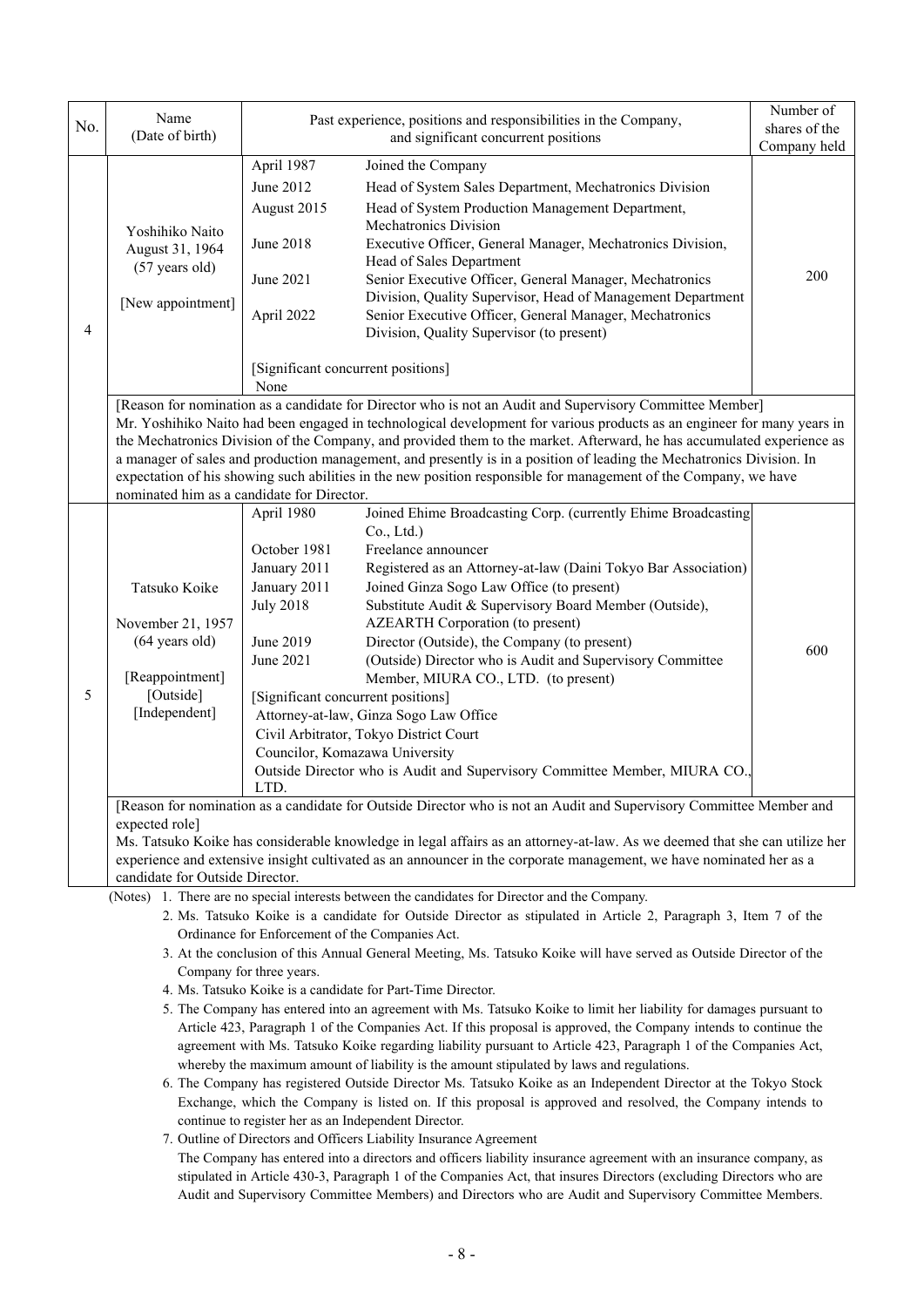The Company plans to renew the agreement in November 2021.

If the election of each candidate in this proposal is approved and resolved, they will be included in the insured.

(1) Outline of events subject to coverage

The agreement will cover damages that may arise due to the insured officers assuming liability for the execution of his or her duties or receiving a claim related to the pursuit of such liability.

 However, measures have been taken so that the properness of the performance of duties by officers is not impaired by excluding the damages of officers themselves who engaged in bribery or other criminal acts or intentionally committed illegal acts from the scope of compensation.

(2) Insurance premiums

The insurance premiums are fully borne by the Company.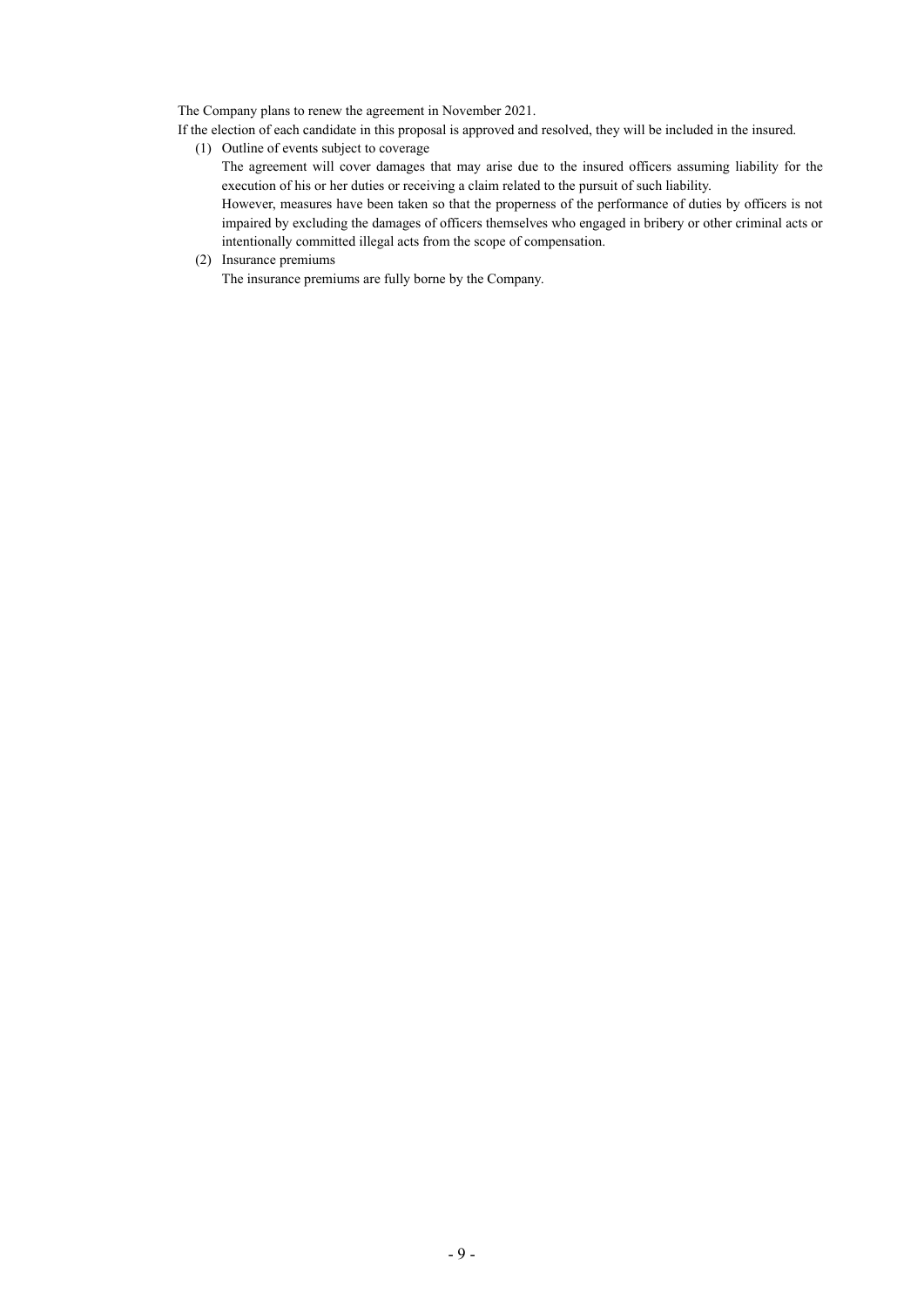### **Proposal** 4**:** Election of 3 Directors Who Are Audit and Supervisory Committee Members

The terms of office of all 4 Directors who are Audit and Supervisory Committee Members will expire at the conclusion of this year's Annual General Meeting of Shareholders. Accordingly, the election of 3 Directors who are Audit and Supervisory Committee Members is proposed.

The Audit and Supervisory Committee has agreed with submission of this Proposal.

The candidates are as follows:

| No. | Name           |                                                 | Current positions at the Company                                    |
|-----|----------------|-------------------------------------------------|---------------------------------------------------------------------|
|     | Kohei Miyauchi | [New appointment]                               | <b>Executive Officer</b>                                            |
|     | Mamoru Irie    | [Reappointment]<br>[Outside]<br>[Independent]   | Director who is Audit and Supervisory Committee<br>Member (Outside) |
|     | Ikuo Chiyonobe | [New appointment]<br>[Outside]<br>[Independent] |                                                                     |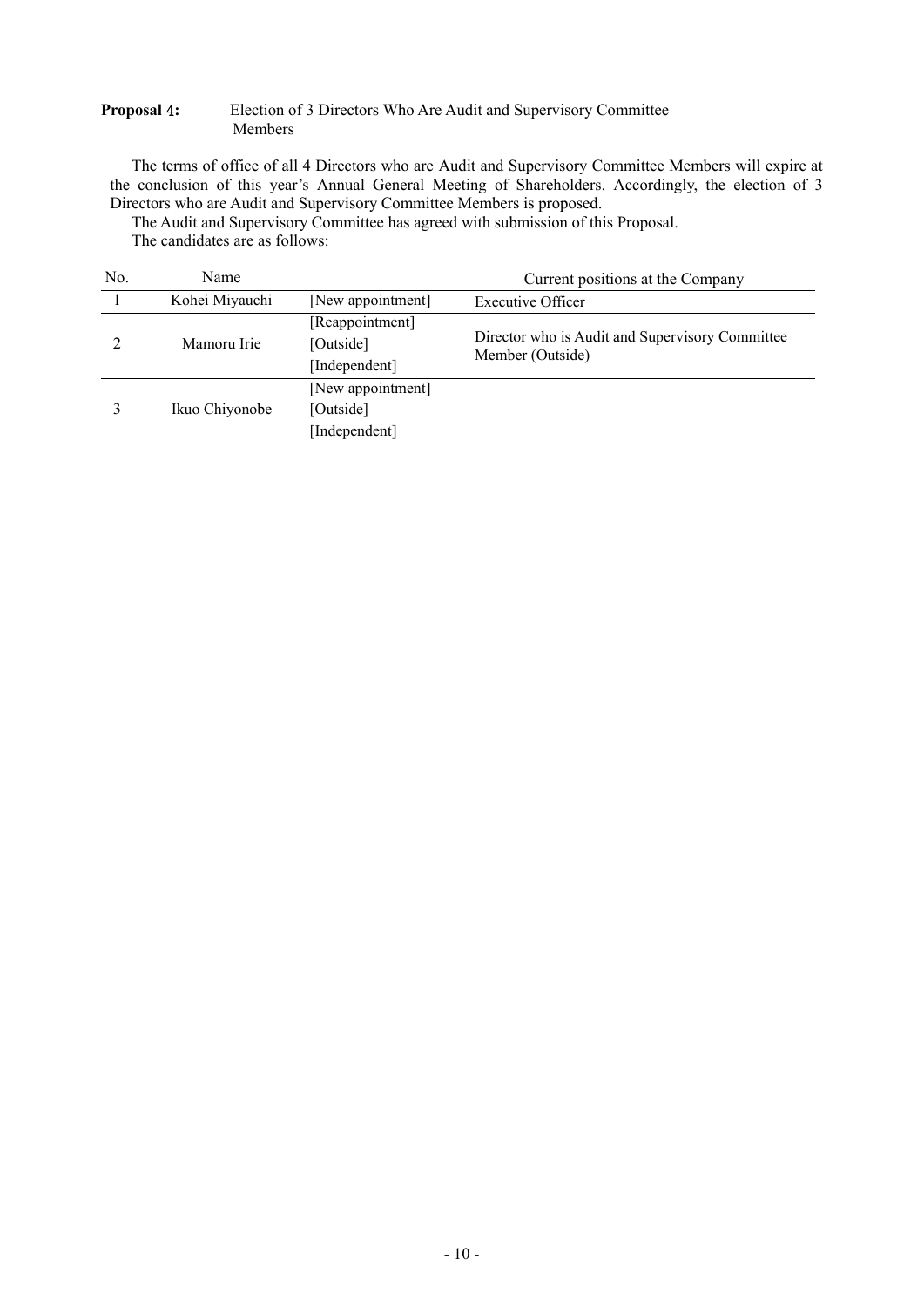| No.            | Name<br>(Date of birth)                                                                                                                                                                                                                                                                                                                                                                                                                                                                                                                                                                                                  |                                                                                                                                                        | Past experience, positions and responsibilities in the Company,<br>and significant concurrent positions                                                                                                                                                                                                                                                                                                                                                                                                                                                                                                                                                                                                                                           | Number of<br>shares of the |  |  |  |  |
|----------------|--------------------------------------------------------------------------------------------------------------------------------------------------------------------------------------------------------------------------------------------------------------------------------------------------------------------------------------------------------------------------------------------------------------------------------------------------------------------------------------------------------------------------------------------------------------------------------------------------------------------------|--------------------------------------------------------------------------------------------------------------------------------------------------------|---------------------------------------------------------------------------------------------------------------------------------------------------------------------------------------------------------------------------------------------------------------------------------------------------------------------------------------------------------------------------------------------------------------------------------------------------------------------------------------------------------------------------------------------------------------------------------------------------------------------------------------------------------------------------------------------------------------------------------------------------|----------------------------|--|--|--|--|
|                |                                                                                                                                                                                                                                                                                                                                                                                                                                                                                                                                                                                                                          |                                                                                                                                                        |                                                                                                                                                                                                                                                                                                                                                                                                                                                                                                                                                                                                                                                                                                                                                   | Company held               |  |  |  |  |
| 1              | Kohei Miyauchi<br>February 24,1962<br>$(60 \text{ years old})$<br>[New appointment]                                                                                                                                                                                                                                                                                                                                                                                                                                                                                                                                      | April 1985<br>April 2006<br><b>July 2009</b><br><b>July 2013</b><br>June 2014<br>June 2015<br>April 2019<br>[Significant concurrent positions]<br>None | Joined the Company<br>Deputy General Manager (Head), Nagoya Sales Office<br>Head of Sales Department, Paint Division<br>Deputy General Manager of Chemitronics Division, and General<br>Manager of Nagoya Branch<br>Executive Officer, Deputy General Manager of Chemitronics<br>Division, and General Manager of Nagoya Branch<br>Executive Officer, Deputy General Manager of Chemitronics<br>Division, and President, Origin Eason Paint Co., Ltd<br>Executive Officer, General Manager of Nagoya Branch (to<br>present)                                                                                                                                                                                                                       |                            |  |  |  |  |
|                |                                                                                                                                                                                                                                                                                                                                                                                                                                                                                                                                                                                                                          |                                                                                                                                                        | [Reason for nomination as a candidate for Director who is an Audit and Supervisory Committee Member]                                                                                                                                                                                                                                                                                                                                                                                                                                                                                                                                                                                                                                              |                            |  |  |  |  |
|                | Mr. Kohei Miyauchi accumulated a good record in sales at Chemitronics Division. He contributed to sales of synthetic<br>resin paints for automobile with many achievements since opening of Nagoya Sales Office, and realized the global<br>expansion as fulfilling his responsibility as a manager of a subsidiary in Thailand. We have nominated him as a candidate<br>for Director who is an Audit and Supervisory Committee Member in expectation of his making best use of such experience<br>in audit and supervision.                                                                                             |                                                                                                                                                        |                                                                                                                                                                                                                                                                                                                                                                                                                                                                                                                                                                                                                                                                                                                                                   |                            |  |  |  |  |
|                |                                                                                                                                                                                                                                                                                                                                                                                                                                                                                                                                                                                                                          | April 1982<br>January 2004                                                                                                                             | Joined Yasuda Life Insurance Company<br>General Manager, General Affairs Department, Yokohama                                                                                                                                                                                                                                                                                                                                                                                                                                                                                                                                                                                                                                                     |                            |  |  |  |  |
| $\overline{2}$ | Mamoru Irie<br>November 9, 1958<br>(63ears old)<br>[Reappointment]<br>[Outside]<br>[Independent]                                                                                                                                                                                                                                                                                                                                                                                                                                                                                                                         | April 2005<br>April 2008<br>April 2015<br>April 2016<br>April 2018<br>November 2018<br>June 2020                                                       | Branch, Meiji Yasuda Life Insurance Company<br>General Manager, General Affairs and Internal Control<br>Promotion Department, Kagoshima Branch, Meiji Yasuda Life<br><b>Insurance Company</b><br>Inspector, Inspection Department, Meiji Yasuda Life Insurance<br>Company<br>Chief Internal Auditor, Internal Audit Department, Meiji Yasuda<br>Life Insurance Company<br>Deputy General Manager, Human Resources Department, Meiji<br>Yasuda Life Insurance Company<br>General Manager, Planning Department, Meiji Yasuda General<br>Insurance Co., Ltd.<br>Operating Manager, Planning Department, Meiji Yasuda<br>General Insurance Co., Ltd.<br>Director who is Audit and Supervisory Committee Member<br>(Outside), the Company (to present) | 800                        |  |  |  |  |
|                |                                                                                                                                                                                                                                                                                                                                                                                                                                                                                                                                                                                                                          | [Significant concurrent positions]<br>None                                                                                                             |                                                                                                                                                                                                                                                                                                                                                                                                                                                                                                                                                                                                                                                                                                                                                   |                            |  |  |  |  |
|                | [Reason for nomination as a candidate for Outside Director who is an Audit and Supervisory Committee Member, and<br>expected role]<br>Mr. Mamoru Irie has experienced operations of General Affairs Department, Inspection Department, Internal Audit<br>Department and Human Resources Department, etc. at life insurance companies, and has extensive knowledge and reliable<br>skills. As we expect that he can utilize them in auditing and supervision of all aspects of the Company's management, we<br>have nominated him as a candidate for Director who is an Audit and Supervisory Committee Member (Outside). |                                                                                                                                                        |                                                                                                                                                                                                                                                                                                                                                                                                                                                                                                                                                                                                                                                                                                                                                   |                            |  |  |  |  |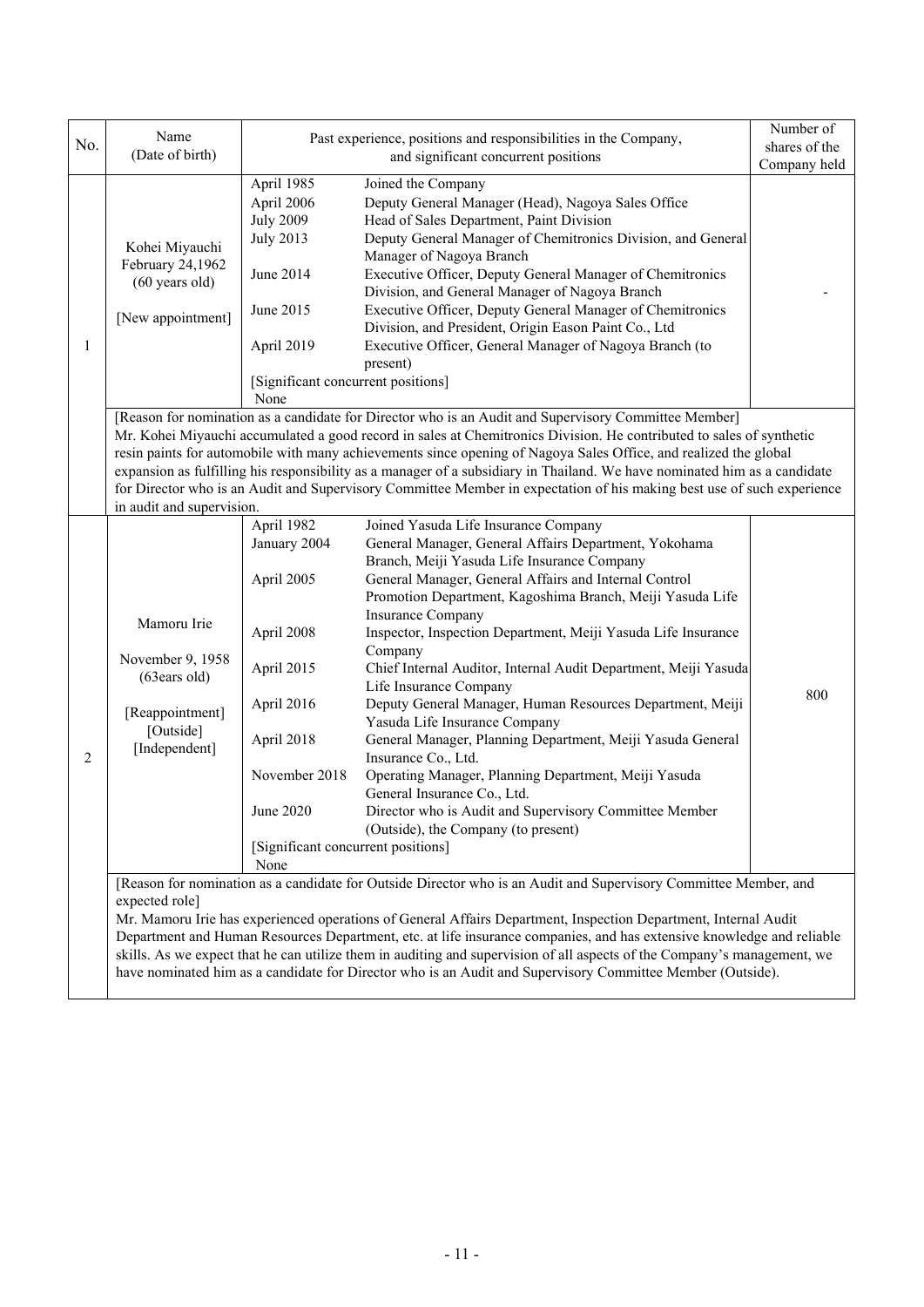| No. | Name<br>(Date of birth)  |             | Past experience, positions and responsibilities in the Company,<br>and significant concurrent positions<br>Company held |  |  |  |
|-----|--------------------------|-------------|-------------------------------------------------------------------------------------------------------------------------|--|--|--|
|     |                          | April 1985  | Joined Nippon Fire & Marine Insurance Co., Ltd.                                                                         |  |  |  |
|     |                          | August 2009 | Director, Executive Officer, General Manager, Office of Group                                                           |  |  |  |
|     |                          |             | CEO, Sompo 24 Insurance Company Limited                                                                                 |  |  |  |
|     |                          | April 2013  | Director, Executive Vice President, General Manager, Office of                                                          |  |  |  |
|     | Ikuo Chiyonobe           |             | Group CEO, Sompo 24 Insurance Company Limited                                                                           |  |  |  |
|     |                          | April 2014  | General Manager, Office of Group CEO, General Manager,                                                                  |  |  |  |
|     | November 17, 1962        |             | Human Capital/General Affairs Department, Sompo 24                                                                      |  |  |  |
|     | $(59 \text{ years old})$ |             | Insurance Company Limited                                                                                               |  |  |  |
|     |                          | April 2015  | Executive Officer, General Manager, Mie Branch, Sompo Japan                                                             |  |  |  |
|     | [New appointment]        |             | Nipponkoa Insurance Inc.                                                                                                |  |  |  |
|     | [Outside]                | March 2018  | President, Hilton Hotel Service                                                                                         |  |  |  |
| 3   | [Independent]            | June 2021   | Outside Director, Chuo-Nittochi Group Co., Ltd. (to present)                                                            |  |  |  |
|     |                          |             | Outside Director, Chuo-Nittochi Co., Ltd. (to present)                                                                  |  |  |  |
|     |                          |             | [Significant concurrent positions]                                                                                      |  |  |  |
|     |                          | None        |                                                                                                                         |  |  |  |
|     |                          |             |                                                                                                                         |  |  |  |
|     |                          |             | Reason for nomination as a candidate for Outside Director who is an Audit and Supervisory Committee Member, and         |  |  |  |

expected role]

Mr. Ikuo Chiyonobe had made a lot of achievements at non-life insurance companies, and been active as a manager of corporate planning for many years. He also has a good record in the human resource and general affairs fields. Expecting him to be active at the Company while concurrently serving as an outside director at the other companies, we have nominated him as a candidate for Outside Director.

(Notes) 1. There are no special interests between the candidates for Directors who are Audit and Supervisory Committee Members and the Company.

- 2. Mr. Mamoru Irie and Mr. Ikuo Chiyonobe are candidates for Outside Director.
- 3. At the conclusion of this Annual General Meeting, Mr. Mamoru Irie will have served as Outside Director of the Company for two years.
- 4. The Company has entered into an agreement with Mr. Mamoru Irie to limit his liability for damages pursuant to Article 423, Paragraph 1 of the Companies Act. If this proposal is approved, the Company intends to continue the agreement with Mr. Kohei Miyauchi, Mr. Mamoru Irie, and Mr. Ikuo Chiyonobe regarding liability pursuant to Article 423, Paragraph 1 of the Companies Act, whereby the maximum amount of liability is the amount stipulated by laws and regulations.
- 5. The Company has registered Outside Director Mr. Mamoru Irie as an Independent Director at the Tokyo Stock Exchange, which the Company is listed on. If this proposal is approved and resolved, the Company intends to continue to register him as an Independent Director.

 Mr. Ikuo Chiyonobe is a candidate for an Independent Director provided for by the Tokyo Stock Exchange.

6. Outline of Directors and Officers Liability Insurance Agreement

The Company has entered into a directors and officers liability insurance agreement with an insurance company, as stipulated in Article 430-3, Paragraph 1 of the Companies Act, that insures Directors (excluding Directors who are Audit and Supervisory Committee Members) and Directors who are Audit and Supervisory Committee Members. The Company plans to renew the agreement in November 2021.

If the election of each candidate in this proposal is approved and resolved, they will be included in the insured.

(1) Outline of events subject to coverage

The agreement will cover damages that may arise due to the insured officers assuming liability for the execution of his or her duties or receiving a claim related to the pursuit of such liability.

However, measures are taken so that the properness of the performance of duties by officers is not impaired by excluding the damages of officers themselves who engaged in bribery or other criminal acts or intentionally committed illegal acts from the scope of compensation.

(2) Insurance premiums

The insurance premiums are fully borne by the Company.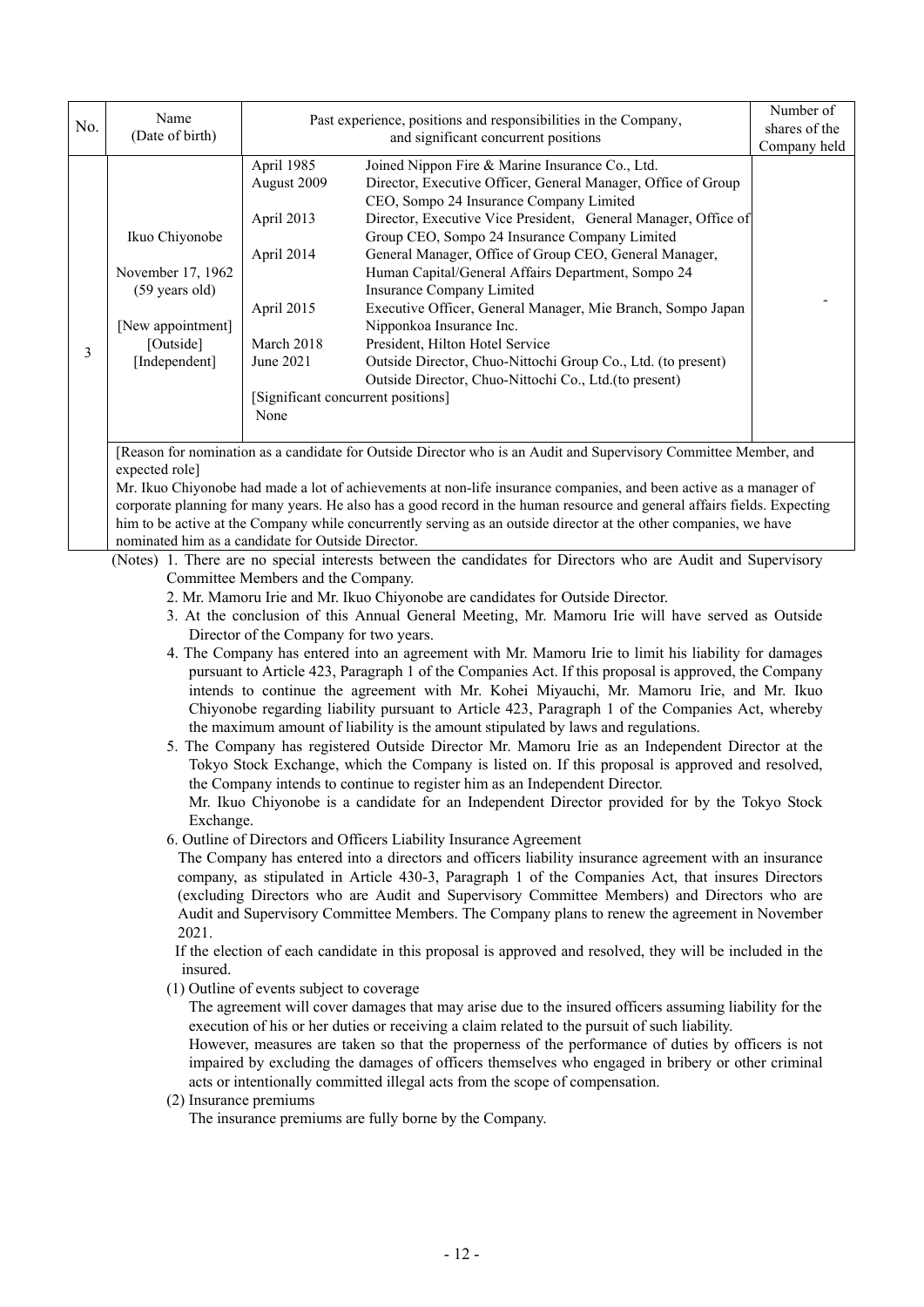## (Reference)

Officers' structure and skill matrix in the case of approval of Proposal 3 and Proposal 4

 If Proposal 3 and Proposal 4 are approved, composition of the Board of Directors and expertise of each officer will be stated below:

|                    |                                               |         | Committee  |                             | General<br>Management |            | Business skills and experience                                           |                                      |                                  | Functional skills and<br>experience |                                         |                        |
|--------------------|-----------------------------------------------|---------|------------|-----------------------------|-----------------------|------------|--------------------------------------------------------------------------|--------------------------------------|----------------------------------|-------------------------------------|-----------------------------------------|------------------------|
| Name               | Position                                      |         | Audit      | Nomination and Remuneration | General Management    | Global     | ${\small \begin{array}{c} \text{Sales} \\ \text{Marketing} \end{array}}$ | Technology<br>${\rm R\!\!\ll\!\!D}/$ | Production/Quality<br>management | Finance/Accounting/Tax affairs      | Compliance/Governance<br>Legal affairs/ | Internal control/Audit |
| Kazuhiro Seo       | Director                                      |         |            | $\bigcirc$                  | $\bigcirc$            |            |                                                                          | $\bigcirc$                           | $\bigcirc$                       | $\bigcirc$                          | $\bigcirc$                              | $\bigcirc$             |
| Hideki Inaba       | Director                                      |         |            |                             | $\bigcirc$            |            | $\bigcirc$                                                               |                                      | $\bigcirc$                       | $\bigcirc$                          | $\bigcirc$                              |                        |
| Yoshio Sato        | Director                                      |         |            |                             | $\bigcirc$            |            | O                                                                        |                                      |                                  | $\bigcirc$                          |                                         | $\bigcirc$             |
| Yoshihiko<br>Naito | Director                                      |         |            |                             | $\bigcirc$            |            | $\bigcirc$                                                               | $\bigcirc$                           | $\bigcirc$                       | $\bigcirc$                          | $\bigcirc$                              |                        |
| Tatsuko Koike      | Director                                      | Outside |            |                             |                       |            |                                                                          |                                      |                                  |                                     | $\bigcirc$                              | $\bigcirc$             |
| Kohei<br>Miyauchi  | Audit &<br>Supervisory<br>Committee<br>Member |         | O          |                             | O                     | $\bigcirc$ | ∩                                                                        |                                      |                                  | O                                   | O                                       |                        |
| Mamoru Irie        | Audit &<br>Supervisory<br>Committee<br>Member | Outside | $\bigcirc$ | $\bigcirc$                  | $\bigcirc$            |            | O                                                                        |                                      |                                  | $\bigcirc$                          | $\bigcirc$                              |                        |
| Ikuo<br>Chiyonobe  | Audit &<br>Supervisory<br>Committee<br>Member | Outside | $\bigcirc$ | $\bigcirc$                  | O                     |            | ()                                                                       |                                      |                                  | O                                   | O                                       |                        |

[Composition of the Board of Directors] Skill Matrix of Directors of the Company

Note) The above table is not an exhaustive account of the knowledge and experience possessed by each candidate for Directors, but just indicates their primary skills.